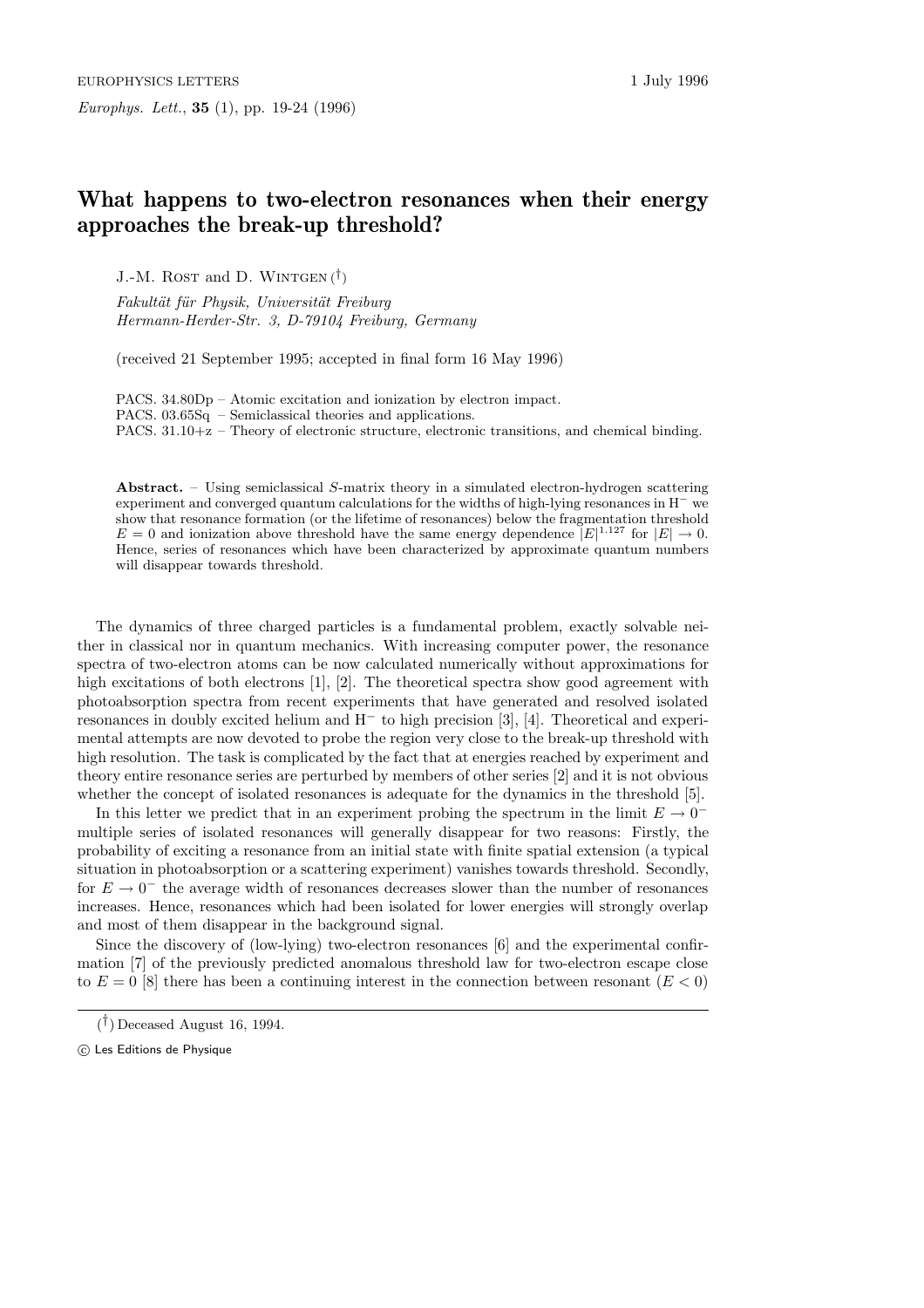and escaping  $(E > 0)$  two-electron states [9]-[13]. Recently this connection has been demonstrated *qualitatively* on the basis of classical S-matrix theory [14]. Here, we further elucidate this connection and present quantitative consequences for the relation between two–electron resonances and two-electron escape.

The energy dependence of the cross-section for resonance formation  $(E < 0)$  and for twoelectron escape  $(E > 0)$  is obtained from a simulated electron-hydrogen scattering process where it is possible to cover the energy range from negative energies through threshold to positive energies (by tuning the energy of the projectile) with the same theoretical description, a (semi)-classical S-matrix approach [14]. We will show that the global cross-section for resonance formation below threshold is related to the widths of resonances which we have determined quantum mechanically by complex scaling [2]. Expanded to leading order about the threshold energy  $E = 0$ , the widths of certain two-electron resonances and the two-electron escape cross-section have the same energy dependence.

The (semi)-classical S-matrix description of total cross-sections for electron-hydrogen scattering near threshold is facilitated by approximations which enter naturally through the classical dynamics and which have been described elsewhere [15]:

i) For  $|E| \to 0$  the classical dynamics for all fixed total angular momenta L collapses to the same effective Hamiltonian. Hence for the relative total cross-section it is sufficient to calculate the  $L = 0$  case.

ii) The interelectronic angle of  $\Theta_{12} = \pi$  is a fixed point of the classical equations of motion. For global features like the total cross-section, the dynamics at this fixed point give a sufficiently accurate picture of the scattering process. In the "one-dimensional world" (only one coordinate, the distance to the nucleus,  $r_i$ , describes electron i) the cross-section reduces to a probability and is directly proportional to the S-matrix.

iii) We are only interested in the region very close to threshold  $(|E| < 1$  eV) where a purely classical calculation is justified (see [16]).

The classical probability for inelastic scattering of an electron from hydrogen in its 1s ground state is given by [14]

$$
P_{\epsilon,\epsilon'}(E) = \sum_{i} \frac{\mathcal{P}(\epsilon,\epsilon',E)_i}{R} \equiv R^{-1} \sum_{i} \left| \frac{\partial \epsilon}{\partial r'_i} \right|_{\epsilon'}^{-1},\tag{1}
$$

where  $R$  is the normalization constant resulting from the preservation of probability and  $\mathcal{P}(\epsilon, \epsilon', E)_i$  is the contribution from the *i*-th trajectory. The sum runs over all trajectories *i* that take the projectile from energy  $\epsilon' = E - E_{1s}$  to  $\epsilon$  during the collision. These trajectories differ by their starting point  $r_i'$  of the projectile while the target electron is always started at the same (but otherwise arbitrary) point on its orbit. As can be seen from fig.  $1a$ ), the function  $\epsilon(r')$  is monotonic so that only a *single* trajectory contributes to a final  $\epsilon$ . Then the total ionization cross-section, defined as

$$
P_{\epsilon'}(E) = \int_0^E P_{\epsilon,\epsilon'}(E) d\epsilon = \frac{\Delta r'(2^+)}{R},\tag{2}
$$

becomes proportional to the interval of initial conditions  $\Delta r'(j)$  for which ionization happens (fig. 1*a*)). This is the case for interval  $j = 2^+$  where  $0 < \epsilon < E$  leaves a positive energy for the second electron as well. If after the collision  $\epsilon < 0$  (interval  $1^+$ ) then the projectile has become bound in exchange for the target electron. Interval  $3^+$  describes, with  $\epsilon > E$ , an excitation process (the target electron is still bound after the collision). The normalization is given by the sum of all processes that can happen,  $R = \sum_{j=1}^{3} \Delta r'(j^+)$ . The intervals  $j^+$  indicate initial conditions for positive energies while the respective intervals for E < 0 are labelled j*−*.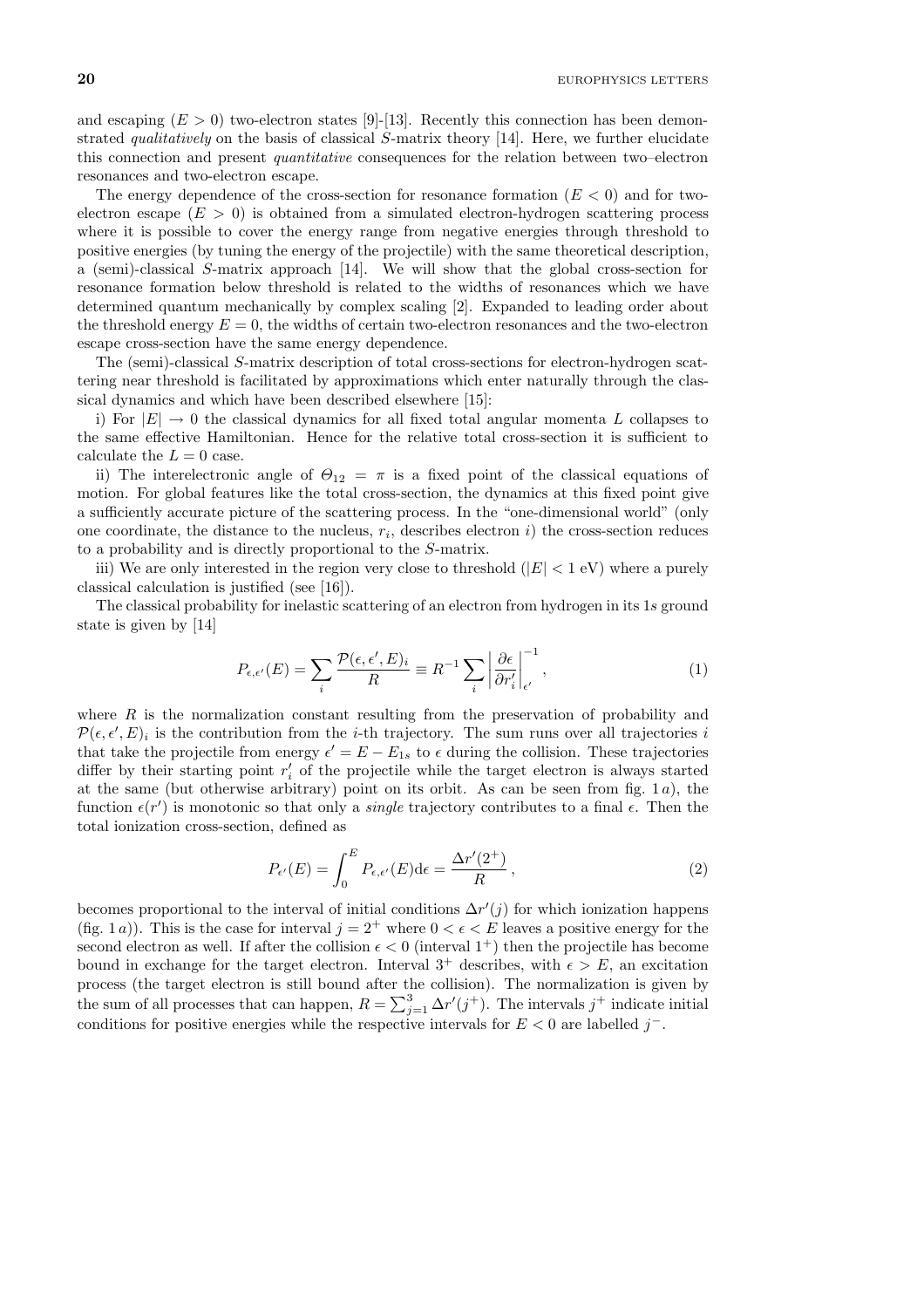

Fig. 1. – Energy dependence  $\epsilon/|E|$  of the projectile on its initial position 1000 a.u. + r', normalized to the total energy  $|E|$ . The inverse derivative of this function enters eq. (1), see text. The intervals 1 and 3 stand for exchange and excitation, respectively. Part a) is for a total energy of 0.1 a.u. with interval 2<sup>+</sup> marking the ionization events. Part <sup>b</sup>) is for a total energy of *<sup>−</sup>*0.1 a.u. with interval 2*<sup>−</sup>* for chaotic scattering.

Below the ionization threshold (E < 0, fig. 1 b)) the intervals for exchange (1*−*) and for direct excitation (3*−*) are very similar to the corresponding intervals for E > 0 (fig. 1 a)). The interval 2*−*, however, is characterized by chaotic scattering [17] replacing ionization (as in 2<sup>+</sup>) which is energetically not possible for negative energies. Chaos is generated by trajectories along which both electrons bounce many times into the nucleus. Thereby, they suffer a time delay compared to electrons following "direct" trajectories from the intervals 1 and 3. The time delay is the signature of a resonance [18]. Hence, what had been ionization above threshold, described by a regular behaviour of interval  $2^+$ , becomes resonance formation below threshold, characterized by the irregular scattering in the corresponding interval 2*−*. Although it might seem hopeless to deal with a fractal object like the interval 2*<sup>−</sup>* in fig. 1 b), we can form the analogy to the total ionization cross-section. Instead of integrating all contributions from interval  $2^+$  over all electron energies  $\epsilon$  as we did in eq. (2), we integrate now over all contributions from the interval 2*−*. What we will obtain is the probability for resonance scattering, that is, the probability that the electron suffered a time delay in the scattering event and, for a short time, an (excited) 3-body complex had been formed. For each  $\epsilon$  there is not only one but an infinite set of trajectories  $\{i\}$  contributing to the sum of eq. (1). However, to each index i there belongs a continuous branch of trajectories with all energies  $\epsilon$ . This branch yields, upon integration over  $\epsilon$ , a small subinterval  $\delta_i(r')$ . The sum over i then recovers the entire interval  $\Delta r'(2^-) = \sum_i \delta_i$ of chaotic scattering, which replaces  $\Delta r'(2^+)$  in eq. (2). Thus, the probability for resonance formation below threshold is in exact analogy with the total ionization cross-section (eq. (2)) above threshold. Together the probabilities represent 3-body events where both electrons have to participate in the scattering process simultaneously. Experimentally such events have been detected by measuring extremely slow ("zero kinetic energy",  $\epsilon \approx 0$ ) electrons produced in electron-atom collisions [10] or in photoionization [13]. Assuming that the energy distribution of the electron  $d\sigma/d\epsilon$  is almost flat for energies  $E \approx 0$  [10], [16] the probability for three-body events, as discussed above, is related to the slow-electron spectrum through

$$
\sigma_{\epsilon=0}(E) \approx \sigma_{\pm} \frac{P(E)}{E}.
$$
\n(3)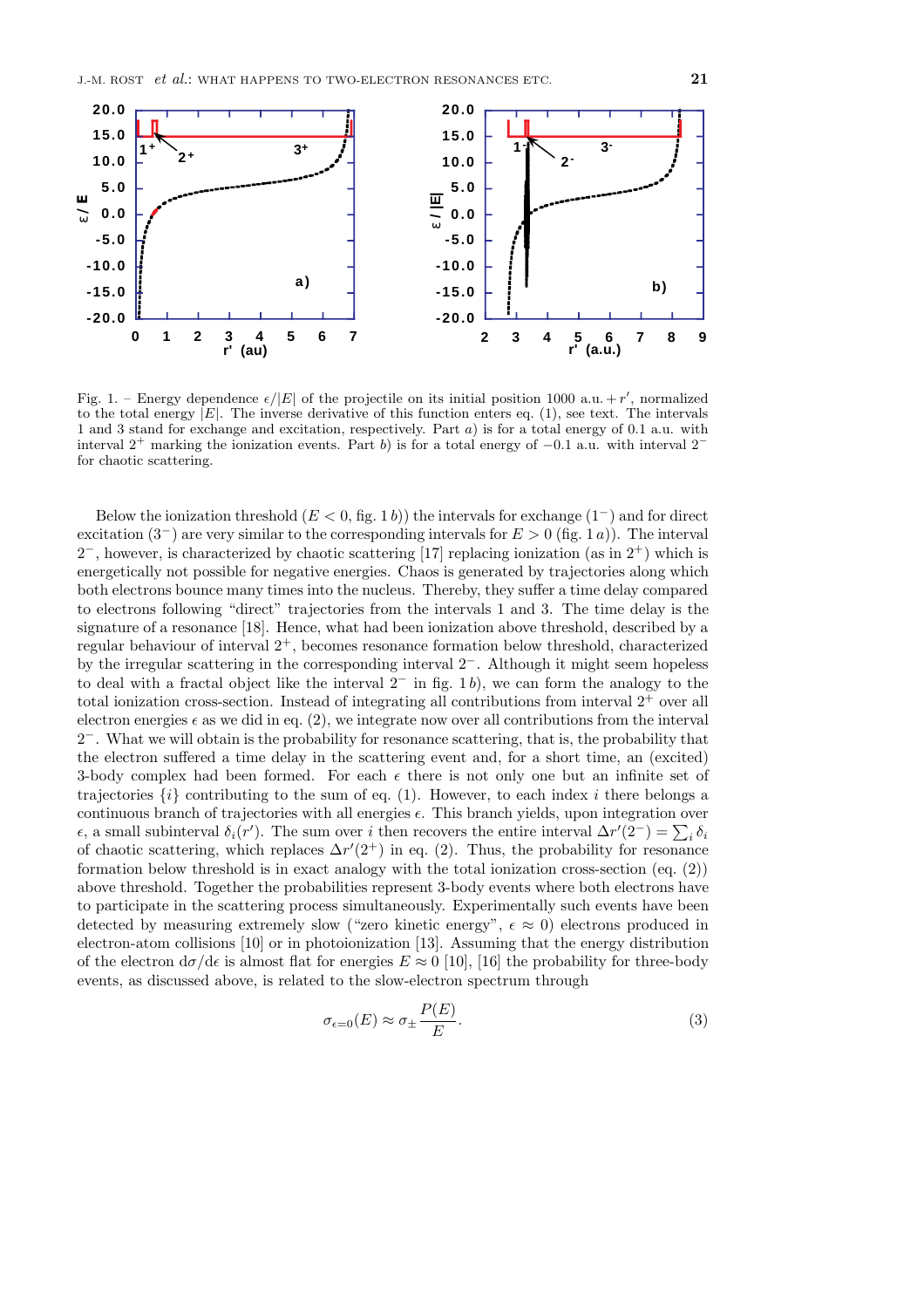**22** EUROPHYSICS LETTERS



Fig. 2. – Cross-section for the production of slow electrons following electron impact on atoms close to the fragmentation threshold. The black squares are experimental data for a  $He(1s^2)$  target [10]. The black circles are the theory for a hydrogen target  $H(1s)$ . The solid line is a fit of the theory according to eq. (4).

Fig. 3. – Relative error of the fit (eq. (4)) for <sup>1</sup>S<sup>e</sup> saddle resonances in H*<sup>−</sup>* shown with black stacks. For comparison the error for a fit with a linear exponent  $\alpha = 1$  is shown with grey stacks.

The constant of proportionality  $\sigma_{\pm}$  is expected to be different for negative and positive energies E. The actual ratio  $\sigma$ <sub>−</sub>/ $\sigma$ <sub>+</sub> depends on experimental parameters (such as pressure in the gas cell) and is not yet fully understood [13]. However, in the present context, we are more interested in the *energy dependence* determined by  $P(E)$ . The cross-section (3) calculated with  $P(E)$  from (2) is shown in fig. 2 with black points. The spectrum has been normalized to the experimental data from [10] (open squares) separately for  $E > 0$  ( $\sigma_+$ ) and  $E < 0$  ( $\sigma_-$ ). The solid line is a parameterization of the theoretical cross-section with the function

$$
\sigma_0(E) = \sigma_{\pm}|E|^{\alpha - 1}(1 + a|E|^{\frac{1}{2}} + bE),\tag{4}
$$

where  $\alpha = 1.127$ . For  $E > 0$  eq. (4) reflects the "classical" result [8], [16] that the total ionization cross-section close to threshold is proportional to the 1.127-th power of E. Noting from fig. 2 and eq. (4) that this holds also below threshold, we can conclude that  $|E|^{1.127}$ originates in the 3-body amplitude of the S-matrix and should be independent of the process through which it was activated. The residual dynamics depends on the initial state and the excitation as a whole (by photon or particle impact etc.) However, the residual part varies slowly with energy. This includes slow electrons from direct excitation. Hence, we can take these contributions into account with a Taylor expansion about  $E = 0$  in eq. (3) represented by the energy-independent parameters  $a$  and  $b$ . Since  $a$  and  $b$  depend on the actual threshold process, they are not universal like the threshold exponent  $\alpha$ .

One might suspect that the good agreement between experiment and theory below threshold is misleading: The absence of structure in the cross-section could be a consequence of the finite energy resolution on the experimental side and an artifact of the classical treatment on the theoretical side.

To clarify the situation, we have determined highly excited resonant states in H*<sup>−</sup>* quantummechanically by complex scaling [2]. The widths, formulated as transition matrix elements with an S-matrix [19], contain the same 3-body amplitude as the cross-section for ionization/resonant scattering. Hence, we expect an energy dependence  $|E|^{\alpha}$  for widths of states which approach, in the limit  $E \to 0^-$ , a similar geometrical configuration to that given by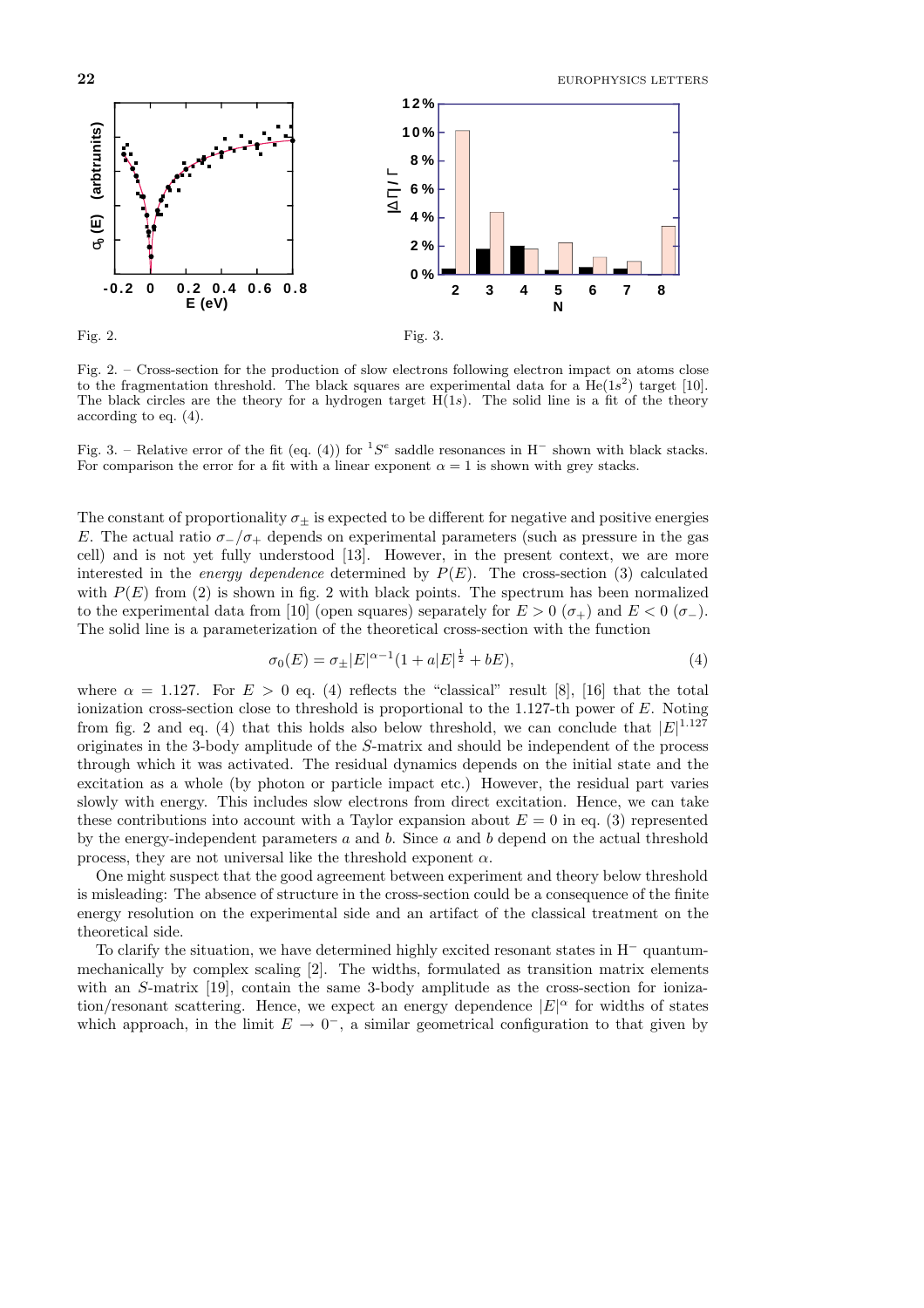the classical fixed point with  $\theta = \pi$ . Such states are well known and often referred to in the literature as *Wannier* resonances, *saddle* resonances or *intrashell* resonances. The last name indicates that these resonances are characterized by approximately equal principal quantum numbers  $n_1 = n_2 \equiv N$  of both electrons.

We have calculated the widths  $\Gamma_N$  and positions  $E_N$  for the saddle resonances  $2 \leq N \leq 8$ in H<sup>−</sup>. In fig. 3 we show the relative error for the fit of  $\Gamma_N/E_N$  with eq. (4). To demonstrate the sensitivity on the exponent  $\alpha = 1.127$ , we also give the fit with a linear exponent  $\alpha = 1$ which reproduces the quantum-mechanical widths not very well.

Thus, the picture of the threshold dynamics for  $E \to 0^-$  obtained classically is quantummechanically confirmed. In particular, the energy dependence of the widths  $\Gamma \propto |E|^{1.127}$ implies that these resonances will strongly overlap because their spacing  $E_N - E_{N-1} \propto N^{-3} \propto$  $|E|^{1.5}$  decreases faster towards  $E = 0$  than their widths. Indeed, the  $N = 8$  resonance was the highest saddle resonance isolated enough so that a converged complex energy could be obtained. The experimental spectrum in fig. 2 does not exhibit isolated resonances for the displayed energy range of E *≥ −*0.15 eV. Although not conclusive due to the experimental energy resolution, this observation is nevertheless consistent with our quantum calculation because the  $N = 8$  resonance lies at  $E = -0.28$  eV.

On the other side, a quasi-regular part of the spectrum will prevail towards threshold although the energy intervals it occupies become smaller and smaller compared to the intervals the irregular spectrum covers. The surviving regular spectrum consists of configurations where  $n_1 \gg n_2 \gg 1$ , that is where electron one is very far outside the already highly excited core with the second electron. Such a configuration implies little interaction between the two electrons. The resulting long lifetime of these asymmetric resonances makes them difficult to observe experimentally.

To summarize, we have formulated threshold dynamics in a two-electron system below and above  $E = 0$  in the framework of a (semi)-classical S-matrix theory. The results, consistent with early experimental observations and our quantum-mechanical calculations below threshold, imply drastic consequences for the high-precision experiments currently being prepared in the limit  $E \to 0^-$ : We predict that the spectrum of isolated resonances that can be related to approximate constants of motion [20] will disappear for  $E \to 0^-$ . Furthermore, we have discovered that the energy dependence of the widths for saddle resonances, which have been related to the Wannier ionization mechanism for a long time, is indeed given by the Wannier power law for  $|E| \to 0$ . Different power laws  $|E|^{\alpha}$  have been predicted [11] for the width which neither agree among themselves nor with our result, apart from a recent prediction of an approximately linear behaviour  $\alpha \approx 1$  for helium [21]. A detailed comparison is beyond the scope of this letter, even more, since the quantities which have been discussed respectively (partial cross-section for excitation, intensity at resonance, total width etc.) are slightly different.

We are still far from having solved the threshold problem, however, we believe that the present results will provide a new direction in the formulation of questions concerning threshold ionization. For instance, it is necessary to understand how the complicated spectrum of multiple Rydberg and dipole-like series of resonances disappears with E *→* 0*−*. It is conceivable [21] that in a small energy range a global fluctuation pattern like that of Ericson fluctuations, known from nuclear physics [22], replaces the resonance structure before the cross-section becomes smooth very close to  $E = 0$ .

\*\*\*

We thank H. FRIEDRICH for an informative discussion that started this work. We would also like to thank J. S. Briggs for many discussions and continuing encouragement. Financial